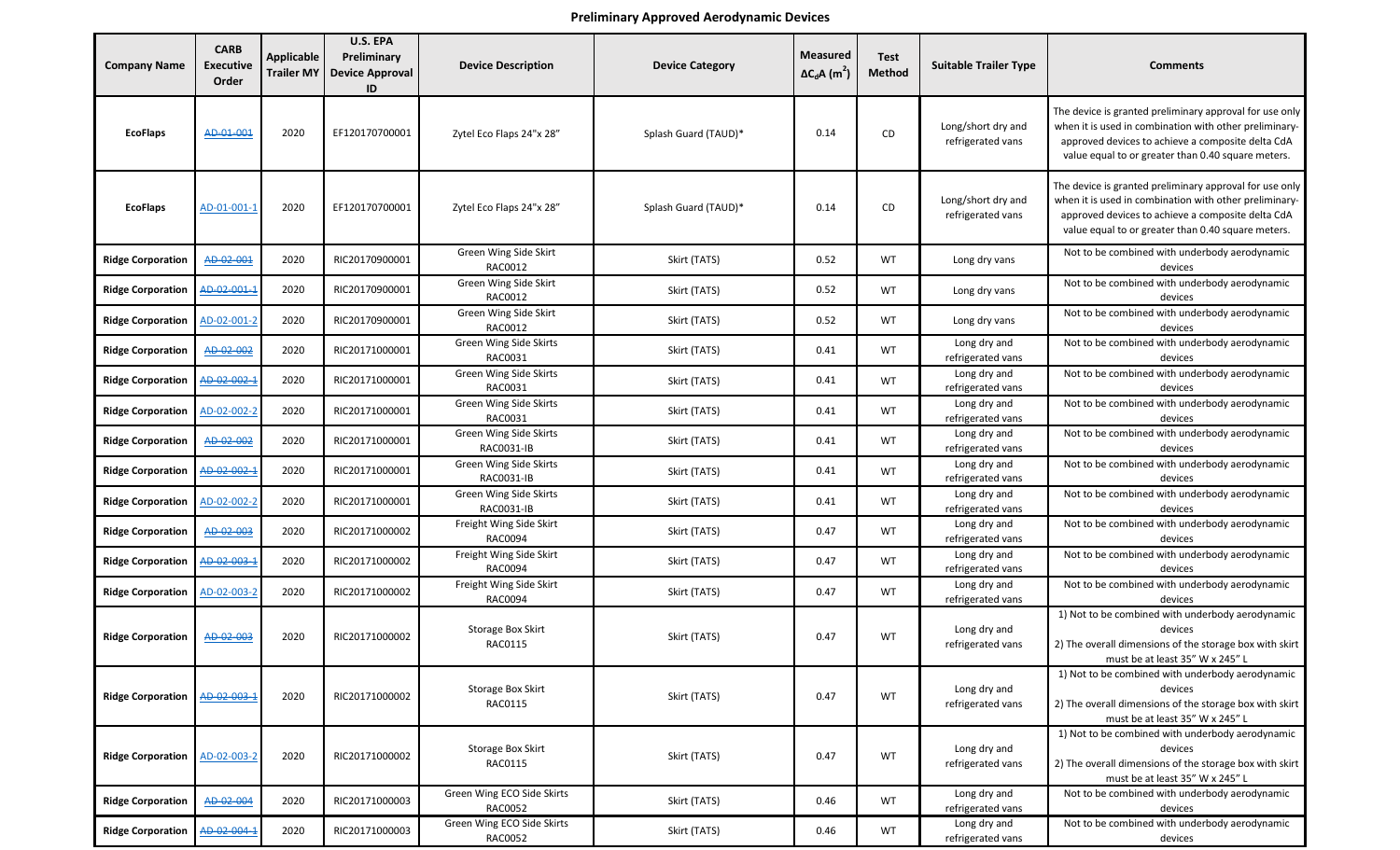| <b>Ridge Corporation</b> | AD-02-004-2 | 2020 | RIC20171000003 | Green Wing ECO Side Skirts<br><b>RAC0052</b> | Skirt (TATS)       | 0.46 | <b>WT</b> | Long dry and<br>refrigerated vans | Not to be combined with underbody aerodynamic<br>devices                                                                                                                                                                     |
|--------------------------|-------------|------|----------------|----------------------------------------------|--------------------|------|-----------|-----------------------------------|------------------------------------------------------------------------------------------------------------------------------------------------------------------------------------------------------------------------------|
| <b>Ridge Corporation</b> | AD-02-004   | 2020 | RIC20171000003 | Green Wing ECO Side Skirts<br>RAC0064        | Skirt (TATS)       | 0.46 | WT        | Long dry and<br>refrigerated vans | Not to be combined with underbody aerodynamic<br>devices                                                                                                                                                                     |
| <b>Ridge Corporation</b> | AD-02-004-1 | 2020 | RIC20171000003 | Green Wing ECO Side Skirts<br>RAC0064        | Skirt (TATS)       | 0.46 | <b>WT</b> | Long dry and<br>refrigerated vans | Not to be combined with underbody aerodynamic<br>devices                                                                                                                                                                     |
| <b>Ridge Corporation</b> | AD-02-004-2 | 2020 | RIC20171000003 | Green Wing ECO Side Skirts<br>RAC0064        | Skirt (TATS)       | 0.46 | WT        | Long dry and<br>refrigerated vans | Not to be combined with underbody aerodynamic<br>devices                                                                                                                                                                     |
| <b>Ridge Corporation</b> | AD-02-004   | 2020 | RIC20171000003 | Green Wing ECO Side Skirts<br>RAC0054-RC     | Skirt (TATS)       | 0.46 | WT        | Long dry and<br>refrigerated vans | Not to be combined with underbody aerodynamic<br>devices                                                                                                                                                                     |
| <b>Ridge Corporation</b> | AD-02-004-1 | 2020 | RIC20171000003 | Green Wing ECO Side Skirts<br>RAC0054-RC     | Skirt (TATS)       | 0.46 | WT        | Long dry and<br>refrigerated vans | Not to be combined with underbody aerodynamic<br>devices                                                                                                                                                                     |
| <b>Ridge Corporation</b> | AD-02-004-2 | 2020 | RIC20171000003 | Green Wing ECO Side Skirts<br>RAC0054-RC     | Skirt (TATS)       | 0.46 | WT        | Long dry and<br>refrigerated vans | Not to be combined with underbody aerodynamic<br>devices                                                                                                                                                                     |
| <b>Ridge Corporation</b> | AD-02-004   | 2020 | RIC20171000003 | Green Wing ECO Side Skirts<br><b>RAC0228</b> | Skirt (TATS)       | 0.46 | <b>WT</b> | Long dry and<br>refrigerated vans | Not to be combined with underbody aerodynamic<br>devices                                                                                                                                                                     |
| <b>Ridge Corporation</b> | AD-02-004-1 | 2020 | RIC20171000003 | Green Wing ECO Side Skirts<br><b>RAC0228</b> | Skirt (TATS)       | 0.46 | WT        | Long dry and<br>refrigerated vans | Not to be combined with underbody aerodynamic<br>devices                                                                                                                                                                     |
| <b>Ridge Corporation</b> | AD-02-004-2 | 2020 | RIC20171000003 | Green Wing ECO Side Skirts<br><b>RAC0228</b> | Skirt (TATS)       | 0.46 | WT        | Long dry and<br>refrigerated vans | Not to be combined with underbody aerodynamic<br>devices                                                                                                                                                                     |
| <b>Ridge Corporation</b> | AD-02-004   | 2020 | RIC20171000003 | Green Wing ECO Side Skirts<br>RAC0030        | Skirt (TATS)       | 0.46 | <b>WT</b> | Long dry and<br>refrigerated vans | Not to be combined with underbody aerodynamic<br>devices                                                                                                                                                                     |
| <b>Ridge Corporation</b> | AD-02-004-1 | 2020 | RIC20171000003 | Green Wing ECO Side Skirts<br>RAC0030        | Skirt (TATS)       | 0.46 | <b>WT</b> | Long dry and<br>refrigerated vans | Not to be combined with underbody aerodynamic<br>devices                                                                                                                                                                     |
| <b>Ridge Corporation</b> | AD-02-004-2 | 2020 | RIC20171000003 | Green Wing ECO Side Skirts<br>RAC0030        | Skirt (TATS)       | 0.46 | <b>WT</b> | Long dry and<br>refrigerated vans | Not to be combined with underbody aerodynamic<br>devices                                                                                                                                                                     |
| <b>Ridge Corporation</b> | AD-02-004   | 2020 | RIC20171000003 | Green Wing ECO Side Skirts<br>RAC0066        | Skirt (TATS)       | 0.46 | <b>WT</b> | Long dry and<br>refrigerated vans | Not to be combined with underbody aerodynamic<br>devices                                                                                                                                                                     |
| <b>Ridge Corporation</b> | AD-02-004-1 | 2020 | RIC20171000003 | Green Wing ECO Side Skirts<br>RAC0066        | Skirt (TATS)       | 0.46 | <b>WT</b> | Long dry and<br>refrigerated vans | Not to be combined with underbody aerodynamic<br>devices                                                                                                                                                                     |
| <b>Ridge Corporation</b> | AD-02-004-2 | 2020 | RIC20171000003 | Green Wing ECO Side Skirts<br>RAC0066        | Skirt (TATS)       | 0.46 | <b>WT</b> | Long dry and<br>refrigerated vans | Not to be combined with underbody aerodynamic<br>devices                                                                                                                                                                     |
| <b>Ridge Corporation</b> | AD-02-005   | 2020 | RIC20171000004 | GreenWing Side Skirt<br>RAC0054-DC           | Skirt (TATS)       | 0.55 | WT        | Long dry vans                     | Not to be combined with underbody aerodynamic<br>devices                                                                                                                                                                     |
| <b>Ridge Corporation</b> | AD-02-005-1 | 2020 | RIC20171000004 | GreenWing Side Skirt<br>RAC0054-DC           | Skirt (TATS)       | 0.55 | WT        | Long dry vans                     | Not to be combined with underbody aerodynamic<br>devices                                                                                                                                                                     |
| <b>Ridge Corporation</b> | AD-02-005-2 | 2020 | RIC20171000004 | GreenWing Side Skirt<br>RAC0054-DC           | Skirt (TATS)       | 0.55 | <b>WT</b> | Long dry vans                     | Not to be combined with underbody aerodynamic<br>devices                                                                                                                                                                     |
| <b>Ridge Corporation</b> | AD-02-006   | 2020 | RIC20171000005 | GreenWing Side Skirt<br>RAC0179              | Skirt (TATS)       | 0.40 | WT        | Long dry and<br>refrigerated vans | Not to be combined with underbody aerodynamic<br>devices                                                                                                                                                                     |
| <b>Ridge Corporation</b> | AD-02-006-1 | 2020 | RIC20171000005 | GreenWing Side Skirt<br>RAC0179              | Skirt (TATS)       | 0.40 | <b>WT</b> | Long dry and<br>refrigerated vans | Not to be combined with underbody aerodynamic<br>devices                                                                                                                                                                     |
| <b>Ridge Corporation</b> | AD-02-006-2 | 2020 | RIC20171000005 | GreenWing Side Skirt<br>RAC0179              | Skirt (TATS)       | 0.40 | <b>WT</b> | Long dry and<br>refrigerated vans | Not to be combined with underbody aerodynamic<br>devices                                                                                                                                                                     |
| <b>Ridge Corporation</b> | AD-02-007   | 2020 | RIC20171000006 | GreenWing Side Skirt<br>RAC0012-RC           | Skirt (TATS)       | 0.49 | WT        | Long dry and<br>refrigerated vans | Not to be combined with underbody aerodynamic<br>devices                                                                                                                                                                     |
| <b>Ridge Corporation</b> | AD-02-007-1 | 2020 | RIC20171000006 | GreenWing Side Skirt<br>RAC0012-RC           | Skirt (TATS)       | 0.49 | <b>WT</b> | Long dry and<br>refrigerated vans | Not to be combined with underbody aerodynamic<br>devices                                                                                                                                                                     |
| <b>Ridge Corporation</b> | AD-02-007-2 | 2020 | RIC20171000006 | GreenWing Side Skirt<br>RAC0012-RC           | Skirt (TATS)       | 0.49 | WT        | Long dry and<br>refrigerated vans | Not to be combined with underbody aerodynamic<br>devices                                                                                                                                                                     |
| <b>Ridge Corporation</b> | AD-02-008   | 2020 | RIC20171000007 | <b>GreenGap Nose Fairing</b><br>RAC0090      | Gap Reducer (TGRT) | 0.12 | WT        | Long dry vans                     | The device is granted preliminary approval for use only<br>when it is used in combination with other preliminary-<br>approved devices to achieve a composite delta CdA<br>value equal to or greater than 0.40 square meters. |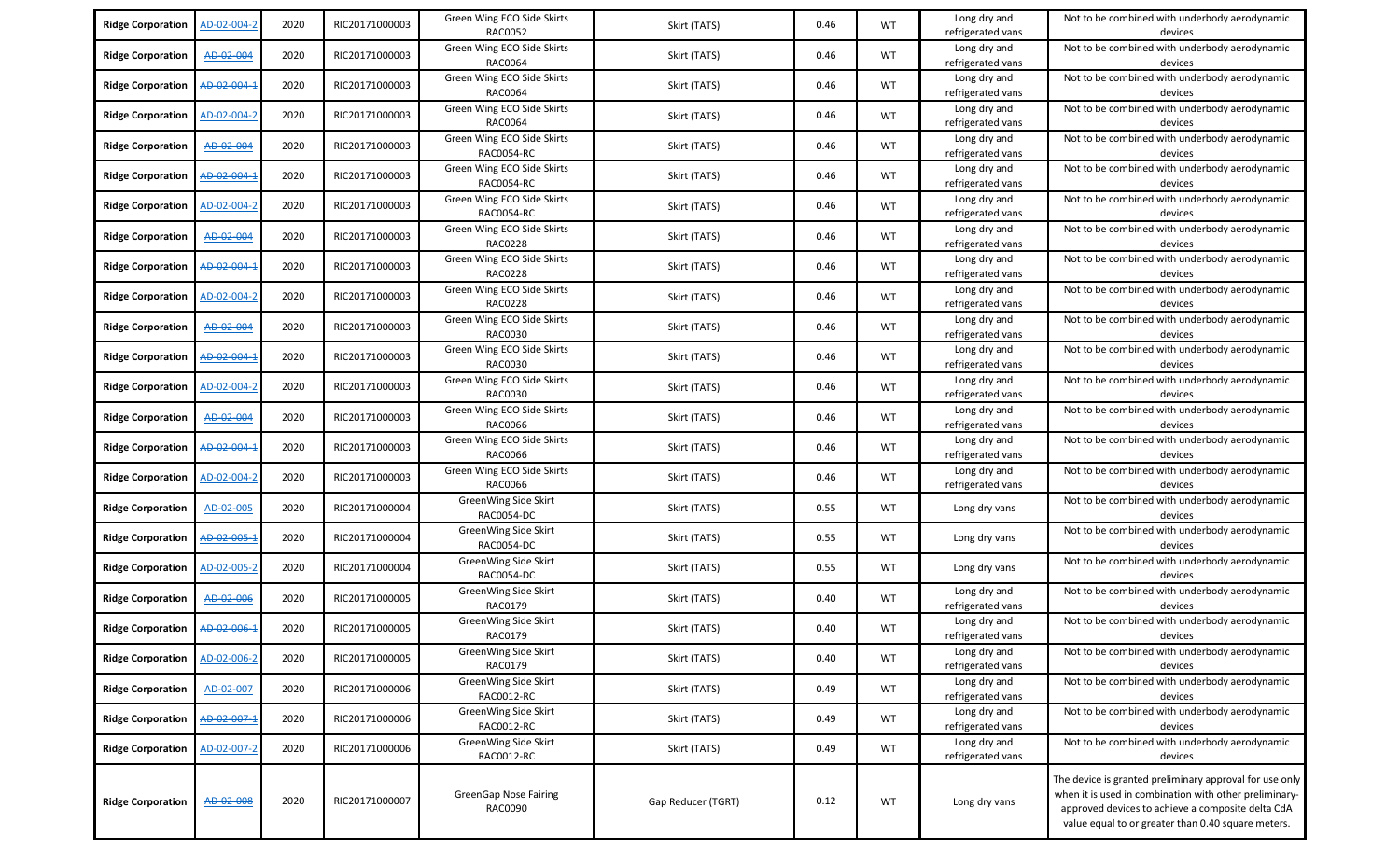| <b>Ridge Corporation</b> | AD-02-008-1 | 2020 | RIC20171000007 | <b>GreenGap Nose Fairing</b><br>RAC0090 | Gap Reducer (TGRT) | 0.12 | WT        | Long dry vans                     | The device is granted preliminary approval for use only<br>when it is used in combination with other preliminary-<br>approved devices to achieve a composite delta CdA<br>value equal to or greater than 0.40 square meters.                                                                     |
|--------------------------|-------------|------|----------------|-----------------------------------------|--------------------|------|-----------|-----------------------------------|--------------------------------------------------------------------------------------------------------------------------------------------------------------------------------------------------------------------------------------------------------------------------------------------------|
| <b>Ridge Corporation</b> | AD-02-008-2 | 2020 | RIC20171000007 | <b>GreenGap Nose Fairing</b><br>RAC0090 | Gap Reducer (TGRT) | 0.12 | WT        | Long dry vans                     | The device is granted preliminary approval for use only<br>when it is used in combination with other preliminary-<br>approved devices to achieve a composite delta CdA<br>value equal to or greater than 0.40 square meters.                                                                     |
| <b>StemcoLP</b>          | AD-03-001   | 2020 | STM20170900001 | <b>TrailerTail Trident</b>              | Tail (TARF)        | 0.52 | WT        | Long dry and<br>refrigerated vans | Not for use with other rear-mounted drag-reduction<br>devices                                                                                                                                                                                                                                    |
| <b>StemcoLP</b>          | AD-03-001-1 | 2020 | STM20170900001 | <b>TrailerTail Trident</b>              | Tail (TARF)        | 0.52 | WT        | Long dry and<br>refrigerated vans | Not for use with other rear-mounted drag-reduction<br>devices                                                                                                                                                                                                                                    |
| <b>StemcoLP</b>          | AD-03-002   | 2020 | STM20170900002 | TrailerTail 4x4                         | Tail (TARF)        | 0.58 | WT        | Long dry and<br>refrigerated vans | Not for use with other rear-mounted drag-reduction<br>devices                                                                                                                                                                                                                                    |
| <b>StemcoLP</b>          | AD-03-002-1 | 2020 | STM20170900002 | TrailerTail 4x4                         | Tail (TARF)        | 0.58 | WT        | Long dry and<br>refrigerated vans | Not for use with other rear-mounted drag-reduction<br>devices                                                                                                                                                                                                                                    |
| Strehl, LLC              | AD-04-001   | 2020 | STR20170900001 | TrailerBlade 715<br>2232-03             | Skirt (TATS)       | 0.37 | WT        | Long dry vans                     | 1) Not to be combined with underbody aerodynamic<br>devices<br>2) The device is granted preliminary approval for use<br>only when it is used in combination with other<br>preliminary-approved devices to achieve a composite<br>delta CdA value equal to or greater than 0.40 square<br>meters. |
| Strehl, LLC              | AD-04-001-1 | 2020 | STR20170900001 | TrailerBlade 715<br>2232-03             | Skirt (TATS)       | 0.37 | WT        | Long dry vans                     | 1) Not to be combined with underbody aerodynamic<br>devices<br>2) The device is granted preliminary approval for use<br>only when it is used in combination with other<br>preliminary-approved devices to achieve a composite<br>delta CdA value equal to or greater than 0.40 square<br>meters. |
| Strehl, LLC              | AD-04-002   | 2020 | STR20170900002 | TrailerBlade 715<br>2234-02             | Skirt (TATS)       | 0.39 | WT        | Long dry vans                     | 1) Not to be combined with underbody aerodynamic<br>devices<br>2) The device is granted preliminary approval for use<br>only when it is used in combination with other<br>preliminary-approved devices to achieve a composite<br>delta CdA value equal to or greater than 0.40 square<br>meters. |
| Strehl, LLC              | AD-04-002-1 | 2020 | STR20170900002 | TrailerBlade 715<br>2234-02             | Skirt (TATS)       | 0.39 | WT        | Long dry vans                     | 1) Not to be combined with underbody aerodynamic<br>devices<br>2) The device is granted preliminary approval for use<br>only when it is used in combination with other<br>preliminary-approved devices to achieve a composite<br>delta CdA value equal to or greater than 0.40 square<br>meters. |
| Strehl, LLC              | AD-04-003   | 2020 | STR20170900003 | TrailerBlade 715<br>2234-03             | Skirt (TATS)       | 0.40 | <b>WT</b> | Long dry vans                     | Not to be combined with underbody aero devices                                                                                                                                                                                                                                                   |
| Strehl, LLC              | AD-04-003-1 | 2020 | STR20170900003 | TrailerBlade 715<br>2234-03             | Skirt (TATS)       | 0.40 | WT        | Long dry vans                     | Not to be combined with underbody aero devices                                                                                                                                                                                                                                                   |
| Strehl, LLC              | AD-04-004   | 2020 | STR20170900004 | TrailerBlade 715<br>1632-02             | Skirt (TATS)       | 0.43 | WT        | Long dry vans                     | Not to be combined with underbody aero devices                                                                                                                                                                                                                                                   |
| Strehl, LLC              | AD-04-004-1 | 2020 | STR20170900004 | TrailerBlade 715<br>1632-02             | Skirt (TATS)       | 0.43 | WT        | Long dry vans                     | Not to be combined with underbody aero devices                                                                                                                                                                                                                                                   |
| Strehl, LLC              | AD-04-005   | 2020 | STR20170900005 | TrailerBlade 715<br>1932-01             | Skirt (TATS)       | 0.44 | WT        | Long dry vans                     | Not to be combined with underbody aero devices                                                                                                                                                                                                                                                   |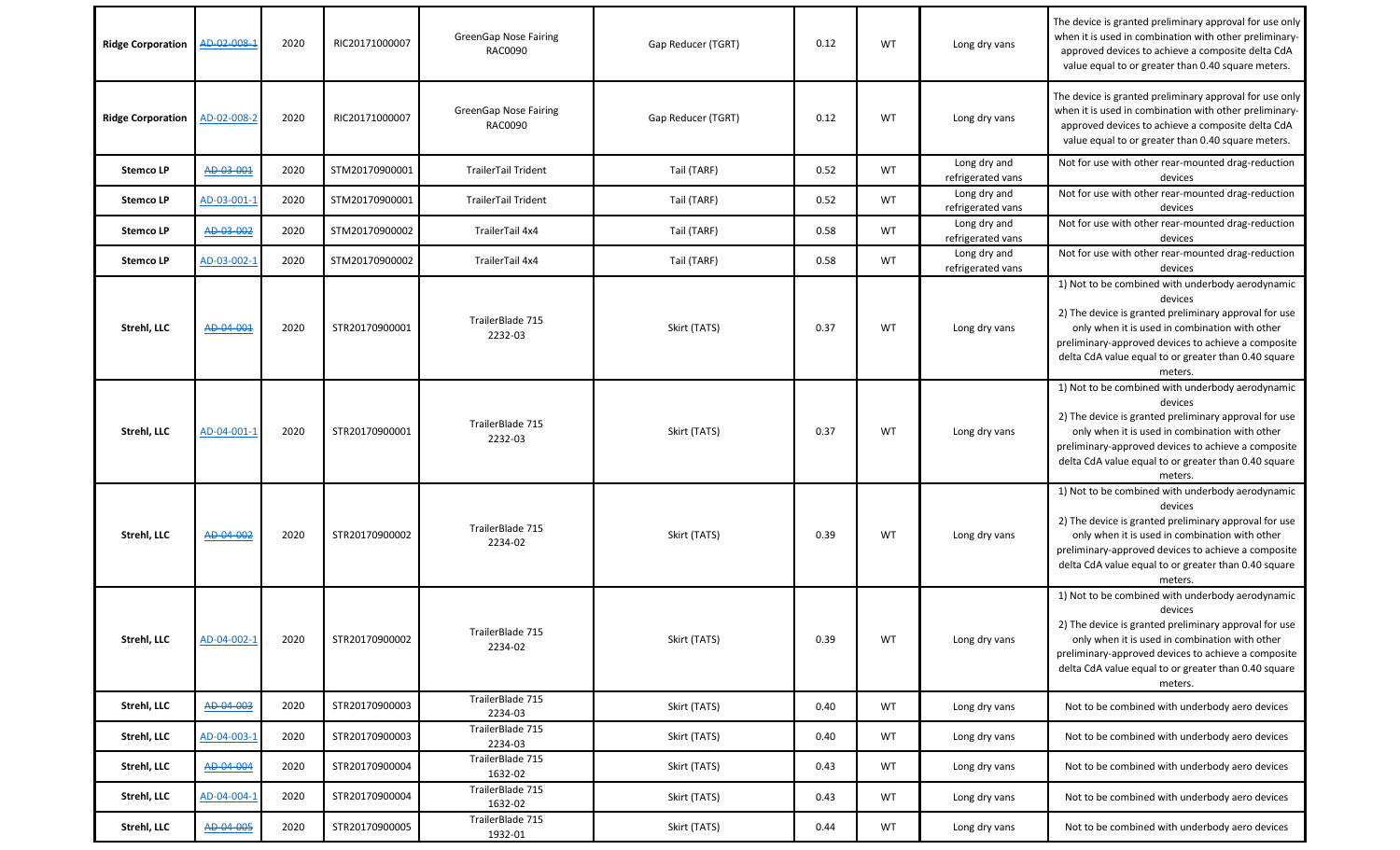| Strehl, LLC | AD-04-005-1 | 2020 | STR20170900005 | TrailerBlade 715<br>1932-01 | Skirt (TATS)                                                                              | 0.44 | WT        | Long dry vans           | Not to be combined with underbody aero devices           |
|-------------|-------------|------|----------------|-----------------------------|-------------------------------------------------------------------------------------------|------|-----------|-------------------------|----------------------------------------------------------|
| Strehl, LLC | AD-04-005   | 2020 | STR20170900005 | TrailerBlade 715<br>2232-04 | Skirt (TATS)                                                                              | 0.44 | <b>WT</b> | Long dry vans           | Not to be combined with underbody aero devices           |
| Strehl, LLC | AD-04-005-2 | 2020 | STR20170900005 | TrailerBlade 715<br>2232-04 | Skirt (TATS)                                                                              | 0.44 | WT        | Long dry vans           | Not to be combined with underbody aero devices           |
| Strehl, LLC | AD-04-006   | 2020 | STR20170900006 | TrailerBlade 715<br>2232-01 | Skirt (TATS)                                                                              | 0.45 | WT        | Long dry vans           | Not to be combined with underbody aero devices           |
| Strehl, LLC | AD-04-006-1 | 2020 | STR20170900006 | TrailerBlade 715<br>2232-01 | Skirt (TATS)                                                                              | 0.45 | WT        | Long dry vans           | Not to be combined with underbody aero devices           |
| Strehl, LLC | AD-04-006   | 2020 | STR20170900006 | TrailerBlade 715<br>2232-02 | Skirt (TATS)                                                                              | 0.45 | WT        | Long dry vans           | Not to be combined with underbody aero devices           |
| Strehl, LLC | AD-04-006-1 | 2020 | STR20170900006 | TrailerBlade 715<br>2232-02 | Skirt (TATS)                                                                              | 0.45 | WT        | Long dry vans           | Not to be combined with underbody aero devices           |
| Strehl, LLC | AD-04-007   | 2020 | STR20170900007 | TrailerBlade 715<br>1632-01 | Skirt (TATS)                                                                              | 0.46 | WT        | Long dry vans           | Not to be combined with underbody aero devices           |
| Strehl, LLC | AD-04-007-1 | 2020 | STR20170900007 | TrailerBlade 715<br>1632-01 | Skirt (TATS)                                                                              | 0.46 | <b>WT</b> | Long dry vans           | Not to be combined with underbody aero devices           |
| Strehl, LLC | AD-04-008   | 2020 | STR20170900008 | TrailerBlade 715<br>2234-01 | Skirt (TATS)                                                                              | 0.47 | <b>WT</b> | Long dry vans           | Not to be combined with underbody aero devices           |
| Strehl, LLC | AD-04-008-1 | 2020 | STR20170900008 | TrailerBlade 715<br>2234-01 | Skirt (TATS)                                                                              | 0.47 | WT        | Long dry vans           | Not to be combined with underbody aero devices           |
| Strehl, LLC | AD-04-009   | 2020 | STR20170900009 | TrailerBlade 715<br>1832-01 | Skirt (TATS)                                                                              | 0.50 | WT        | Long dry vans           | Not to be combined with underbody aero devices           |
| Strehl, LLC | AD-04-009-1 | 2020 | STR20170900009 | TrailerBlade 715<br>1832-01 | Skirt (TATS)                                                                              | 0.50 | WT        | Long dry vans           | Not to be combined with underbody aero devices           |
| Strehl, LLC | AD-04-009   | 2020 | STR20170900009 | TrailerBlade 715<br>1932-02 | Skirt (TATS)                                                                              | 0.50 | WT        | Long dry vans           | Not to be combined with underbody aero devices           |
| Strehl, LLC | AD-04-009-1 | 2020 | STR20170900009 | TrailerBlade 715<br>1932-02 | Skirt (TATS)                                                                              | 0.50 | WT        | Long dry vans           | Not to be combined with underbody aero devices           |
| Strehl, LLC | AD-04-009   | 2020 | STR20170900009 | TrailerBlade 715<br>2232-06 | Skirt (TATS)                                                                              | 0.50 | WT        | Long dry vans           | Not to be combined with underbody aero devices           |
| Strehl, LLC | AD-04-009-1 | 2020 | STR20170900009 | TrailerBlade 715<br>2232-06 | Skirt (TATS)                                                                              | 0.50 | WT        | Long dry vans           | Not to be combined with underbody aero devices           |
| Strehl, LLC | AD-04-010   | 2020 | STR20170900010 | TrailerBlade 715<br>2232-07 | Skirt (TATS)                                                                              | 0.51 | WT        | Long dry vans           | Not to be combined with underbody aero devices           |
| Strehl, LLC | AD-04-010-1 | 2020 | STR20170900010 | TrailerBlade 715<br>2232-07 | Skirt (TATS)                                                                              | 0.51 | WT        | Long dry vans           | Not to be combined with underbody aero devices           |
| Strehl, LLC | AD-04-010   | 2020 | STR20170900010 | TrailerBlade 715<br>2232-05 | Skirt (TATS)                                                                              | 0.51 | WT        | Long dry vans           | Not to be combined with underbody aero devices           |
| Strehl, LLC | AD-04-010-1 | 2020 | STR20170900010 | TrailerBlade 715<br>2232-05 | Skirt (TATS)                                                                              | 0.51 | WT        | Long dry vans           | Not to be combined with underbody aero devices           |
| Strehl, LLC | AD-04-011   | 2020 | STR20170900011 | TrailerBlade 715<br>2132-01 | Skirt (TATS)                                                                              | 0.42 | <b>WT</b> | Long refrigerated vans  | Not to be combined with underbody aero devices           |
| Strehl, LLC | AD-04-011-1 | 2020 | STR20170900011 | TrailerBlade 715<br>2132-01 | Skirt (TATS)                                                                              | 0.42 | <b>WT</b> | Long refrigerated vans  | Not to be combined with underbody aero devices           |
| Strehl, LLC | AD-04-012   | 2020 | STR20170900012 | TrailerBlade 715<br>2132-02 | Skirt (TATS)                                                                              | 0.40 | <b>WT</b> | Long refrigerated vans  | Not to be combined with underbody aero devices           |
| Strehl, LLC | AD-04-012-1 | 2020 | STR20170900012 | TrailerBlade 715<br>2132-02 | Skirt (TATS)                                                                              | 0.40 | WT        | Long refrigerated vans  | Not to be combined with underbody aero devices           |
| Strehl, LLC | AD-04-013   | 2020 | <b>NA</b>      | Streamline 720 System       | A whole package consisting of Extended<br>Side Skirt, Side End Fairings, and Mud<br>Flaps | 0.72 | WT        | Full aero long dry vans | Not to be combined with any other aerodynamic<br>devices |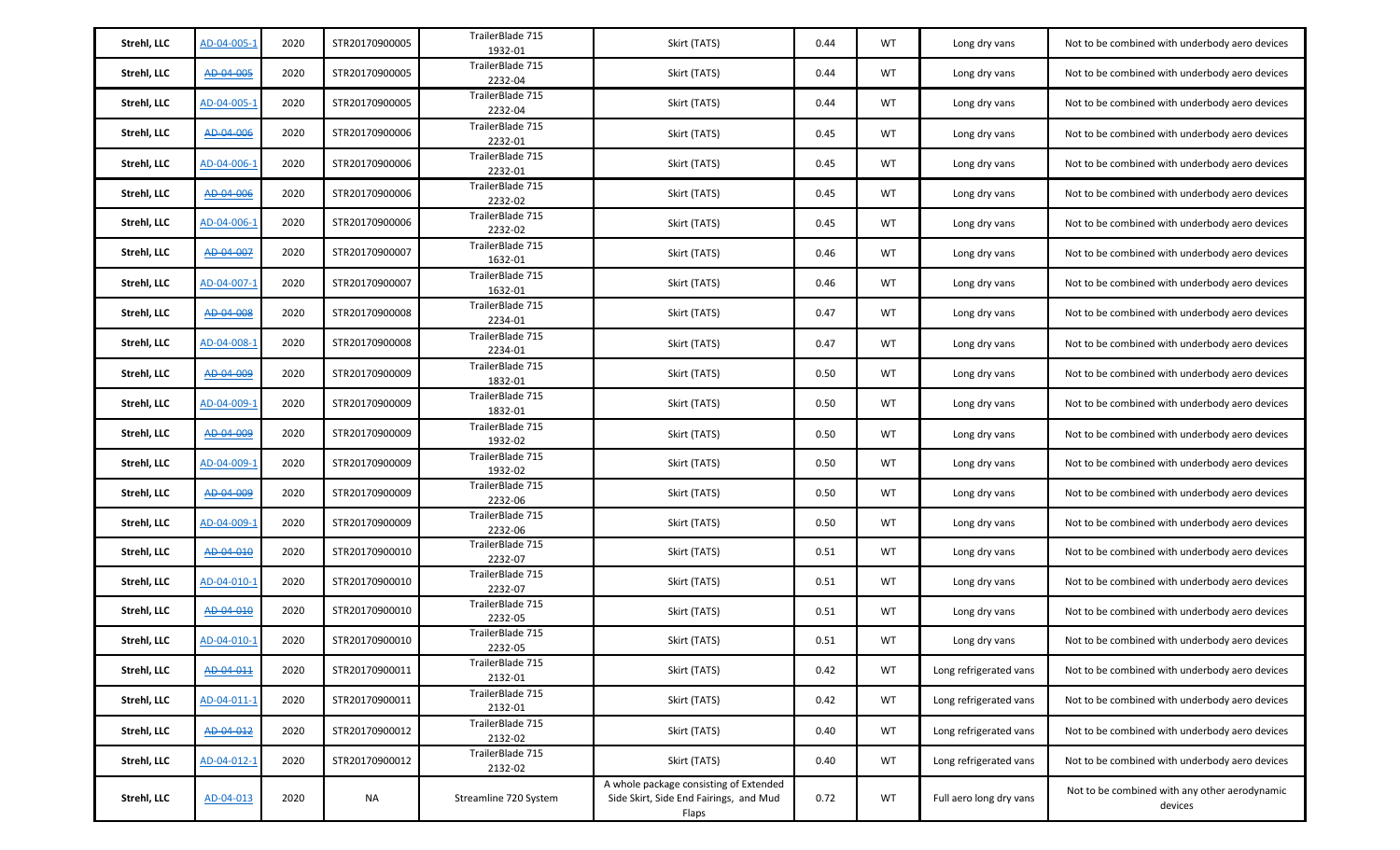| Strehl, LLC                                        | AD-04-014   | 2020 | NA             | Streamline 890 System                         | A whole package consisting of Extended<br>Side Skirt, Side End Fairings, Top End<br>Fairing, and Mud Flaps              | 0.89 | WT         | Full aero long dry vans            | Not to be combined with any other aerodynamic<br>devices |
|----------------------------------------------------|-------------|------|----------------|-----------------------------------------------|-------------------------------------------------------------------------------------------------------------------------|------|------------|------------------------------------|----------------------------------------------------------|
| Strehl, LLC                                        | AD-04-015   | 2020 | NA             | Streamline 1000 System                        | A whole package consisting of Extended<br>Side Skirt, Bogie Skirt, Side End Fairings,<br>Top End Fairing, and Mud Flaps | 1.00 | WT         | Full aero long dry vans            | Not to be combined with any other aerodynamic<br>devices |
| <b>Transtex-Ilc</b>                                | AD-05-001   | 2020 | TXL20170900001 | <b>EDGE Skirt</b><br>Models E-1932T           | Skirt (TATS)                                                                                                            | 0.50 | <b>WT</b>  | Long dry and<br>refrigerated vans  | Not to be combined with underbody aerodynamic<br>devices |
| <b>Transtex-Ilc</b>                                | AD-05-001-1 | 2020 | TXL20170900001 | <b>EDGE Skirt</b><br>Models E-1932T           | Skirt (TATS)                                                                                                            | 0.50 | <b>WT</b>  | Long dry and<br>refrigerated vans  | Not to be combined with underbody aerodynamic<br>devices |
| <b>Transtex-Ilc</b>                                | AD-05-001   | 2020 | TXL20170900001 | <b>EDGE Skirt</b><br>Models E-2332T           | Skirt (TATS)                                                                                                            | 0.50 | <b>WT</b>  | Long dry and<br>refrigerated vans  | Not to be combined with underbody aerodynamic<br>devices |
| <b>Transtex-Ilc</b>                                | AD-05-001-1 | 2020 | TXL20170900001 | <b>EDGE Skirt</b><br>Models E-2332T           | Skirt (TATS)                                                                                                            | 0.50 | WT         | Long dry and<br>refrigerated vans  | Not to be combined with underbody aerodynamic<br>devices |
| <b>Transtex-Ilc</b>                                | AD-05-001   | 2020 | TXL20170900001 | <b>EDGE Skirt</b><br>Models E-2332TI          | Skirt (TATS)                                                                                                            | 0.50 | <b>WT</b>  | Long dry and<br>refrigerated vans  | Not to be combined with underbody aerodynamic<br>devices |
| <b>Transtex-Ilc</b>                                | AD-05-001-1 | 2020 | TXL20170900001 | <b>EDGE Skirt</b><br>Models E-2332TI          | Skirt (TATS)                                                                                                            | 0.50 | WT         | Long dry and<br>refrigerated vans  | Not to be combined with underbody aerodynamic<br>devices |
| <b>Transtex-Ilc</b>                                | AD-05-001   | 2020 | TXL20170900001 | <b>EDGE Skirt</b><br>Models E-2930T           | Skirt (TATS)                                                                                                            | 0.50 | <b>WT</b>  | Long dry and<br>refrigerated vans  | Not to be combined with underbody aerodynamic<br>devices |
| <b>Transtex-Ilc</b>                                | AD-05-001-1 | 2020 | TXL20170900001 | <b>EDGE Skirt</b><br>Models E-2930T           | Skirt (TATS)                                                                                                            | 0.50 | WT         | Long dry and<br>refrigerated vans  | Not to be combined with underbody aerodynamic<br>devices |
| <b>Transtex-Ilc</b>                                | AD-05-001   | 2020 | TXL20170900001 | <b>EZ-EDGE Skirt</b><br>model EZ-1932T        | Skirt (TATS)                                                                                                            | 0.50 | WT         | Long dry and<br>refrigerated vans  | Not to be combined with underbody aerodynamic<br>devices |
| <b>Transtex-Ilc</b>                                | AD-05-001-1 | 2020 | TXL20170900001 | <b>EZ-EDGE Skirt</b><br>model EZ-1932T        | Skirt (TATS)                                                                                                            | 0.50 | <b>WT</b>  | Long dry and<br>refrigerated vans  | Not to be combined with underbody aerodynamic<br>devices |
| <b>Transtex LLC</b>                                | AD-05-002   | 2020 | NA             | EDGE Skirt E-1930T                            | Skirt (TATS)                                                                                                            | 0.49 | WT         | Long dry and refrigerated<br>vans  | Not to be combined with underbody aerodynamic<br>devices |
| <b>Transtex LLC</b>                                | AD-05-003   | 2020 | <b>NA</b>      | EDGE Skirt E-2330T                            | Skirt (TATS)                                                                                                            | 0.51 | <b>WT</b>  | Long dry and refrigerated<br>vans  | Not to be combined with underbody aerodynamic<br>devices |
| <b>Transtex LLC</b>                                | AD-05-004   | 2020 | NA             | EDGE Skirt E-1330T                            | Skirt (TATS)                                                                                                            | 0.40 | <b>WT</b>  | Short dry and refrigerated<br>vans | Not to be combined with underbody aerodynamic<br>devices |
| <b>Transtex LLC</b>                                | AD-05-004   | 2020 | <b>NA</b>      | EDGE Skirt E-1332T                            | Skirt (TATS)                                                                                                            | 0.40 | <b>WT</b>  | Short dry and refrigerated<br>vans | Not to be combined with underbody aerodynamic<br>devices |
| <b>Transtex LLC</b>                                | AD-05-005   | 2020 | NA             | EDGE Skirt E-1130T                            | Skirt (TATS)                                                                                                            | 0.41 | <b>WT</b>  | Long dry vans                      | Not to be combined with underbody aerodynamic<br>devices |
| <b>Utility Trailer</b><br><b>Manufacturing Co.</b> | AD-06-001   | 2020 | UTM20170900001 | Side Skirt Model USS120A-4<br>Part #19-619-18 | Skirt (TATS)                                                                                                            | 0.44 | CFD        | Long dry and<br>refrigerated vans  | Not to be combined with underbody aero devices           |
| <b>Utility Trailer</b><br><b>Manufacturing Co.</b> | AD-06-001-1 | 2020 | UTM20170900001 | Side Skirt Model USS120A-4<br>Part #19-619-18 | Skirt (TATS)                                                                                                            | 0.44 | <b>CFD</b> | Long dry and<br>refrigerated vans  | Not to be combined with underbody aero devices           |
| <b>Utility Trailer</b><br><b>Manufacturing Co.</b> | AD-06-001   | 2020 | UTM20170900001 | Side Skirt Model USS120A-4<br>Part #19-619-19 | Skirt (TATS)                                                                                                            | 0.44 | <b>CFD</b> | Long dry and<br>refrigerated vans  | Not to be combined with underbody aero devices           |
| <b>Utility Trailer</b><br><b>Manufacturing Co.</b> | AD-06-001-1 | 2020 | UTM20170900001 | Side Skirt Model USS120A-4<br>Part #19-619-19 | Skirt (TATS)                                                                                                            | 0.44 | <b>CFD</b> | Long dry and<br>refrigerated vans  | Not to be combined with underbody aero devices           |
| <b>Utility Trailer</b><br>Manufacturing Co.        | AD-06-001   | 2020 | UTM20170900001 | Side Skirt Model USS120A-4<br>Part #19-619-22 | Skirt (TATS)                                                                                                            | 0.44 | <b>CFD</b> | Long dry and<br>refrigerated vans  | Not to be combined with underbody aero devices           |
| <b>Utility Trailer</b><br><b>Manufacturing Co.</b> | AD-06-001-1 | 2020 | UTM20170900001 | Side Skirt Model USS120A-4<br>Part #19-619-22 | Skirt (TATS)                                                                                                            | 0.44 | CFD        | Long dry and<br>refrigerated vans  | Not to be combined with underbody aero devices           |
| <b>Utility Trailer</b><br>Manufacturing Co.        | AD-06-001   | 2020 | UTM20170900001 | Side Skirt Model USS120A-4<br>Part #19-619-23 | Skirt (TATS)                                                                                                            | 0.44 | CFD        | Long dry and<br>refrigerated vans  | Not to be combined with underbody aero devices           |
| <b>Utility Trailer</b><br><b>Manufacturing Co.</b> | AD-06-001-1 | 2020 | UTM20170900001 | Side Skirt Model USS120A-4<br>Part #19-619-23 | Skirt (TATS)                                                                                                            | 0.44 | CFD        | Long dry and<br>refrigerated vans  | Not to be combined with underbody aero devices           |
| <b>Utility Trailer</b><br><b>Manufacturing Co.</b> | AD-06-002   | 2020 | UTM20170900002 | Side Skirt Model USS120A-4<br>Part #19-619-19 | Skirt (TATS)                                                                                                            | 0.46 | CFD        | Long dry vans                      | Not to be combined with underbody aero devices           |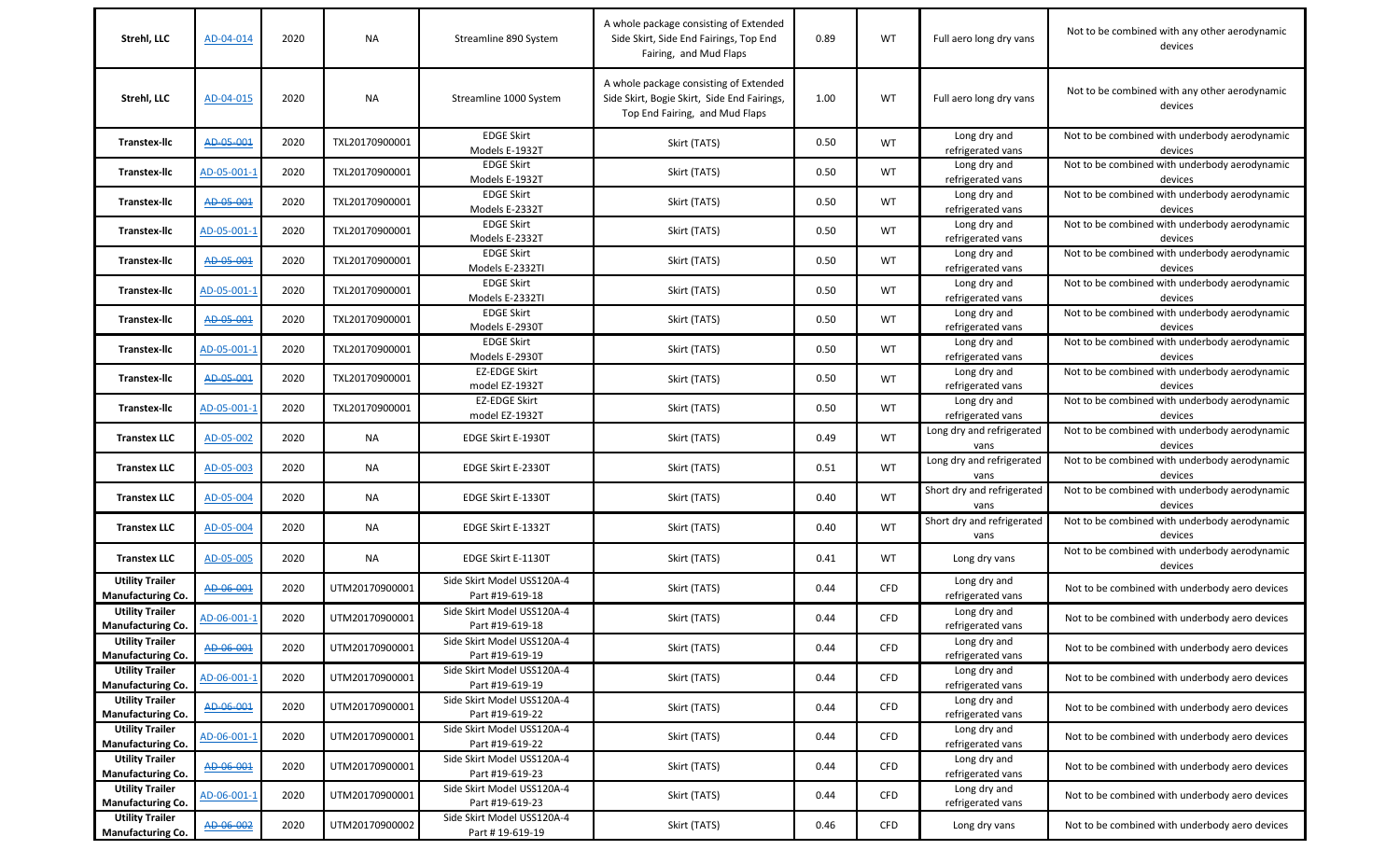| <b>Utility Trailer</b><br>Manufacturing Co.        | AD-06-002-1 | 2020 | UTM20170900002 | Side Skirt Model USS120A-4<br>Part #19-619-19                                                                                                               | Skirt (TATS)                                                                                               | 0.46 | <b>CFD</b> | Long dry vans                                                                                                  | Not to be combined with underbody aero devices                    |
|----------------------------------------------------|-------------|------|----------------|-------------------------------------------------------------------------------------------------------------------------------------------------------------|------------------------------------------------------------------------------------------------------------|------|------------|----------------------------------------------------------------------------------------------------------------|-------------------------------------------------------------------|
| <b>Utility Trailer</b><br>Manufacturing Co.        | AD-06-002   | 2020 | UTM20170900002 | Side Skirt Model USS120A-4<br>Part #19-619-23                                                                                                               | Skirt (TATS)                                                                                               | 0.46 | <b>CFD</b> | Long dry vans                                                                                                  | Not to be combined with underbody aero devices                    |
| <b>Utility Trailer</b><br><b>Manufacturing Co.</b> | AD-06-002-1 | 2020 | UTM20170900002 | Side Skirt Model USS120A-4<br>Part #19-619-23                                                                                                               | Skirt (TATS)                                                                                               | 0.46 | <b>CFD</b> | Long dry vans                                                                                                  | Not to be combined with underbody aero devices                    |
| <b>Utility Trailer</b><br>Manufacturing Co.        | AD-06-003   | 2020 | <b>NA</b>      | Combination of Skirt<br>and Tail Package<br>(Side Skirt Model USS 120A-4<br>Part #19-619-029,<br>Part #19-619-030.<br>Trailer Tail Part# 19-659-001)        | Skirt+Tail (TATS+TARF)                                                                                     | 0.79 | CFD        | Full aero long refrigerated<br>vans                                                                            | Not to be combined with rear and underbody<br>aerodynamic devices |
| <b>Utility Trailer</b><br>Manufacturing Co.        | AD-06-004   | 2020 | <b>NA</b>      | <b>Combination of Skirt</b><br>and Tail Package<br>(Side Skirt Model USS 120A-4<br>Part #19-619-031,<br>Part #19-619-032,<br>Trailer Tail Part# 19-659-002) | Skirt+Tail (TATS+TARF)                                                                                     | 0.82 | <b>CFD</b> | Full aero long dry vans                                                                                        | Not to be combined with rear and underbody<br>aerodynamic devices |
| Wabco                                              | AD-07-001   | 2020 | WAB20170900001 | TrailerSkirt 225                                                                                                                                            | Skirt (TATS)                                                                                               | 0.43 | WT & CFD   | Long dry and refrigerated<br>vans                                                                              | Not to be combined with underbody aerodynamic<br>devices          |
| Wabco                                              | AD-07-002   | 2020 | WAB20170900002 | TrailerSkirt 248                                                                                                                                            | Skirt (TATS)                                                                                               | 0.49 | <b>WT</b>  | Long dry vans                                                                                                  | Not to be combined with underbody aerodynamic<br>devices          |
| Wabco                                              | AD-07-003   | 2020 | WAB20170090003 | TrailerSkirt 248                                                                                                                                            | Skirt (TATS)                                                                                               | 0.48 | <b>WT</b>  | Long refrigerated vans                                                                                         | Not to be combined with underbody aerodynamic<br>devices          |
| Wabco                                              | AD-07-004   | 2020 | WAB20170090004 | TrailerSkirt 248 Inboard                                                                                                                                    | Skirt (TATS)                                                                                               | 0.50 | WT         | Long dry vans                                                                                                  | Not to be combined with underbody aerodynamic<br>devices          |
| Wabco                                              | AD-07-005   | 2020 | WAB20170090005 | TrailerSkirt 259                                                                                                                                            | Skirt (TATS)                                                                                               | 0.51 | WT         | Long dry vans                                                                                                  | Not to be combined with underbody aerodynamic<br>devices          |
| Wabco                                              | AD-07-006   | 2020 | WAB20170090006 | TrailerSkirt 259                                                                                                                                            | Skirt (TATS)                                                                                               | 0.46 | <b>CFD</b> | Long refrigerated vans                                                                                         | Not to be combined with underbody aerodynamic<br>devices          |
| Wabco                                              | AD-07-007   | 2020 | <b>NA</b>      | TrailerSkirt 248 Inboard                                                                                                                                    | Skirt (TATS)                                                                                               | 0.48 | WT         | Long refrigerated vans                                                                                         | Not to be combined with underbody aerodynamic<br>devices          |
| Wabco                                              | AD-07-008   | 2020 | NA             | Wabco OptiFlow Tail/AutoTail                                                                                                                                | Tail (TARF)                                                                                                | 0.52 | <b>WT</b>  | Long dry/refrigerated vans<br>with swing doors                                                                 | Not to be combined with other rear aerodynamic<br>devices         |
| <b>Aero Industries Inc</b>                         | AD-08-001   | 2020 | <b>NA</b>      | Aero Tail System<br>Part # 2610-961220                                                                                                                      | Tail (TARF)                                                                                                | 0.47 | <b>WT</b>  | Long dry vans                                                                                                  | Not to be combined with rear-end aerodynamic<br>devices.          |
| <b>Michelin North</b><br>America                   | AD-09-001   | 2020 | <b>NA</b>      | <b>Energy Guard System</b>                                                                                                                                  | A whole package consisting of Skirt, Side<br>End Fairings, Top End Fairing, Mud Flaps,<br>and Wake Reducer | 0.75 | CFD        | Full aero long dry and<br>refrigerated vans                                                                    | Not to be combined with any other aerodynamic<br>devices          |
| <b>Michelin North</b><br>America                   | AD-09-001-1 | 2020 | <b>NA</b>      | <b>Energy Guard System</b>                                                                                                                                  | A whole package consisting of Skirt, Side<br>End Fairings, Top End Fairing, Mud Flaps,<br>and Wake Reducer | 0.75 | <b>CFD</b> | Full aero long dry and<br>refrigerated vans                                                                    | Not to be combined with any other aerodynamic<br>devices          |
| <b>Michelin North</b><br>America                   | AD-09-001-2 | 2020 | <b>NA</b>      | <b>Energy Guard System</b>                                                                                                                                  | A whole package consisting of Skirt, Side<br>End Fairings, Top End Fairing, Mud Flaps,<br>and Wake Reducer | 0.75 | <b>CFD</b> | Full aero long dry and<br>refrigerated vans                                                                    | Not to be combined with any other aerodynamic<br>devices          |
| <b>Michelin North</b><br>America                   | AD-09-002   | 2020 | <b>NA</b>      | Energy Guard RD System                                                                                                                                      | A whole package consisting of Skirt, Side<br>End Fairings, Top End Fairing, and Mud<br>Flaps               | 0.75 | <b>CFD</b> | Partial aero long dry and<br>refrigerated vans (dry<br>and/or refrigerated van<br>trailers with roll up doors) | Not to be combined with any other aerodynamic<br>devices          |
| <b>Wabash National</b>                             | AD-10-001   | 2020 | WNM20171000001 | DuraPlate AeroSkirt (bias inside<br>landing gear) , AeroSkirt CX (bias<br>inside landing gear)                                                              | Skirt (TATS)                                                                                               | 0.44 | WT         | Long dry vans                                                                                                  | Not to be combined with underbody aerodynamic<br>devices          |
| Wabash National                                    | AD-10-001-1 | 2020 | WNM20171000001 | DuraPlate AeroSkirt (bias inside<br>landing gear) , AeroSkirt CX (bias<br>inside landing gear)                                                              | Skirt (TATS)                                                                                               | 0.44 | WT         | Long dry vans                                                                                                  | Not to be combined with underbody aerodynamic<br>devices          |